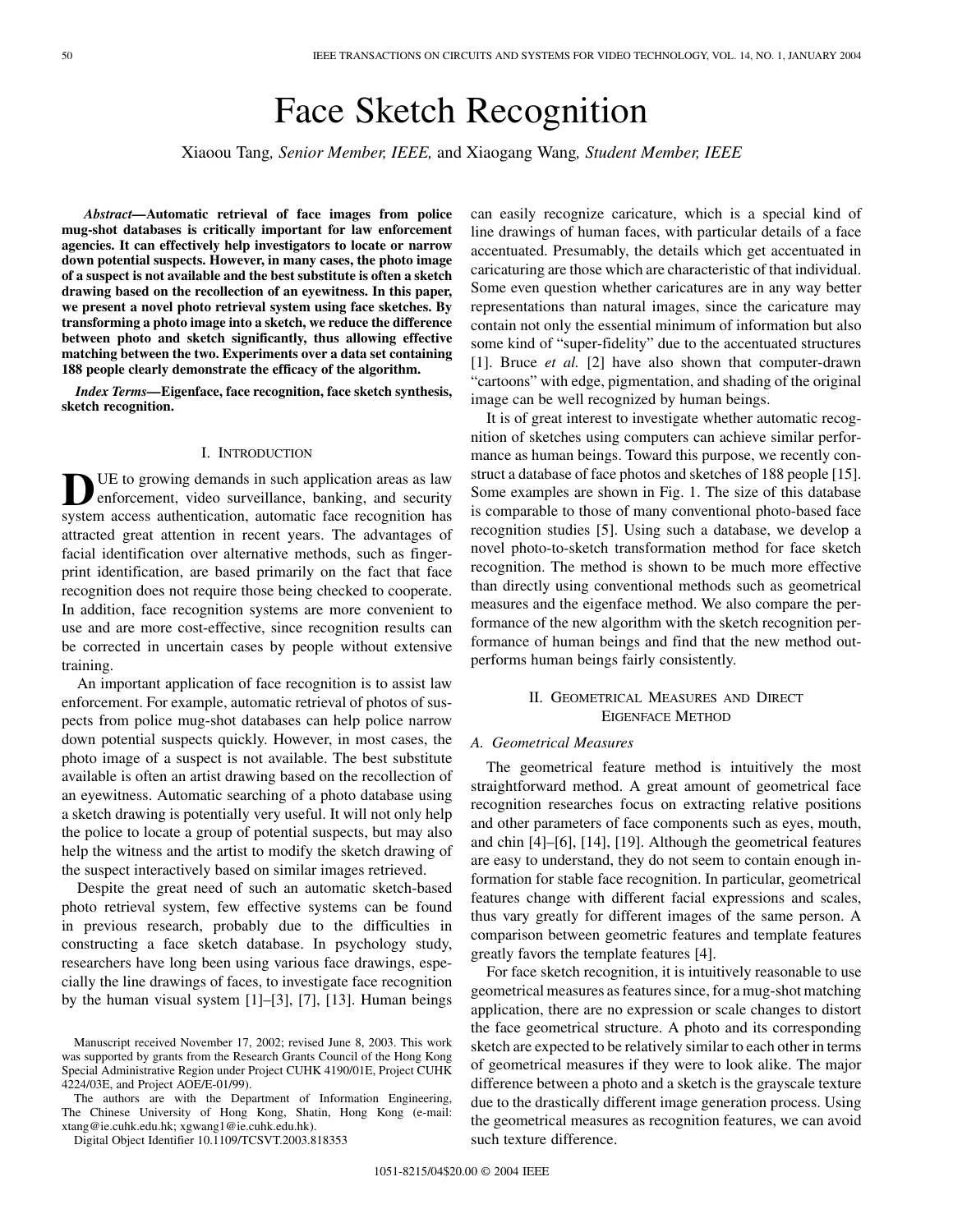



Fig. 1. Sample face photos (top two rows) and sketches (bottom two rows).

In order to compare geometrical features extracted under ideal conditions, we design a fiducial grid model. We defined 35 fiducial points over a face image, as shown in Fig. 2. Our definition differs from that of previous researches. We first define a set of anchor points over salient locations such as nose tip and mouth corners on the face image, so that they can be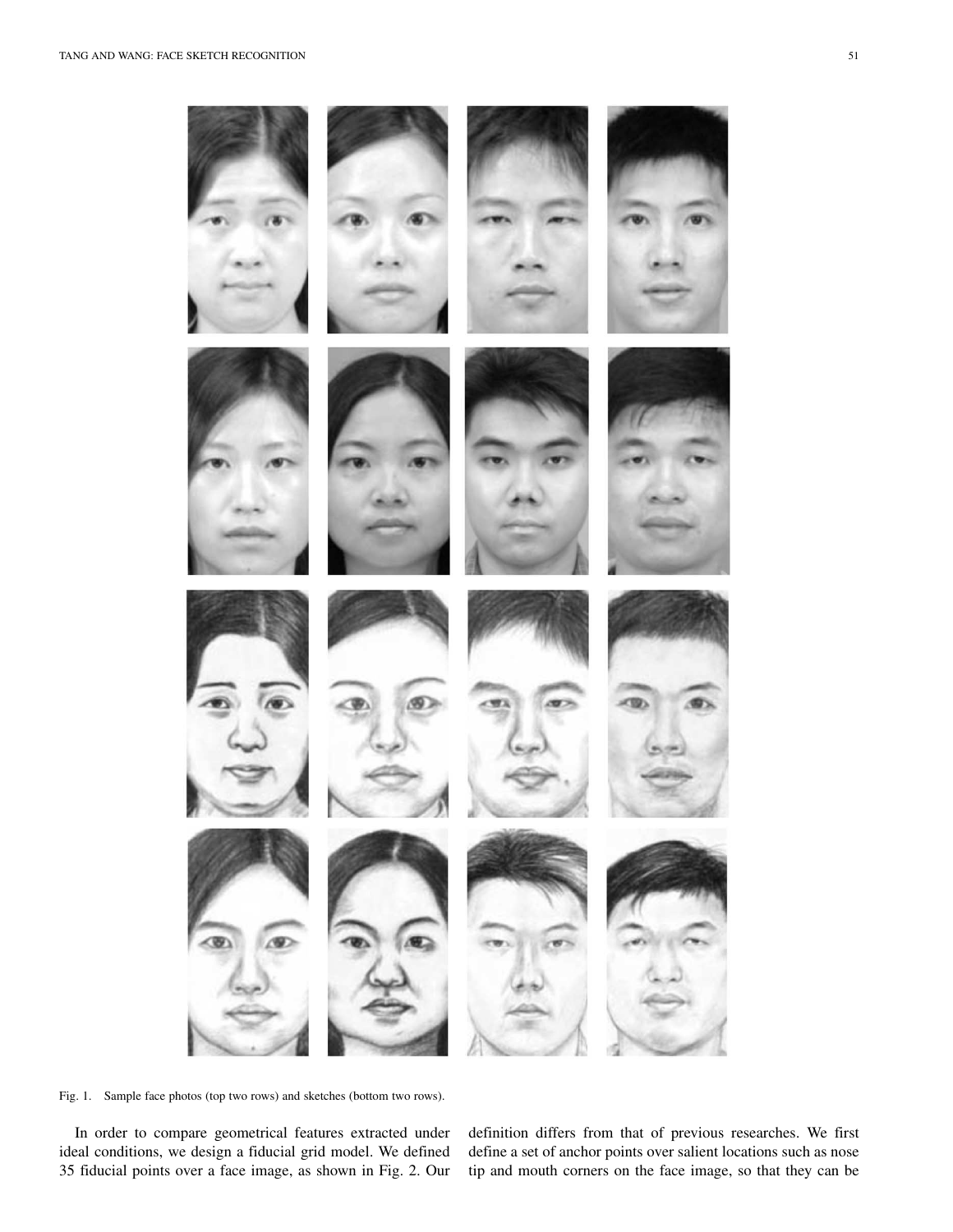

Fig. 2. Fiducial graph model.

located easily and accurately. Then other fiducial points can be derived from the anchor points. For example, in Fig. 2, point 8 is found through intersection of the face contour with a line anchored by the nose tip (point 21) and the mid-point of points 7 and 9. Because of such a definition, all points can be precisely located for different faces, and the drawing process is very fast even by manual dragging of points along anchor lines. Accurate geometrical measures can then be computed from the fiducial points.

#### *B. Eigenface Method*

The eigenface method is a classic face recognition method [[9\]](#page-6-0), [\[16](#page-7-0)], [\[17](#page-7-0)], [\[20](#page-7-0)]. It has been extensively tested in the FERET test [[11\]](#page-6-0), [\[12](#page-7-0)]. Even though the eigenface method is sensitive to illumination, expression, and rotation changes, it is not an important concern for our application given our focus on mug-shot photo identification.

The eigenface approach uses the Karhunen–Loeve Transform (KLT) for the representation and recognition of face images. Once a set of eigenvectors, also called eigenfaces, is computed from the ensemble face covariance matrix, a face image can be approximately reconstructed using a weighted combination of the eigenfaces. The weights that characterize the expansion of the given image in terms of eigenfaces constitute the feature vector. When a new test image is given, the weights are computed by projecting the image onto the eigenface vectors. The classification is then carried out by comparing the distances between the weight vectors of the test image and the images from the database.

To compute the KLT, let  $Q_i$  be a column vector representation of a sample face image with the mean face computed as  $m_p = 1/M \sum_{i=1}^{M} Q_i$ , where M is the number of training samples. Removing the mean face from each image, we have  $\overrightarrow{P}_i = \overrightarrow{Q}_i - \overrightarrow{m}_p$ . The photo training set then forms an N by M matrix  $A_p = \left[\vec{P}_1, \vec{P}_2, \dots, \vec{P}_M\right]$ , where N is the total number of pixels in the image. The sample covariance matrix can be estimated by

$$
W = A_p A_p^T. \tag{1}
$$

Given the large size of a photo image, direct computation of the eigenvectors of  $W$  is not practical. The dominant eigenvector estimation method [\[8](#page-6-0)] is generally used. Because of the relatively small sample image number  $M$ , the rank of  $W$  is only  $M-1$ . So the eigenvector of the smaller matrix  $A_p^T A_p$  can be computed first as

$$
\left(A_p^T A_p\right) V_p = V_p \Lambda_p \tag{2}
$$

where  $V_p$  is the eigenvector matrix and  $\Lambda_p$  is the diagonal eigenvalue matrix. Multiplying both sides by  $A_p$ , we have

$$
(A_p A_p^T) A_p V_p = A_p V_p \Lambda_p. \tag{3}
$$

Therefore, the orthonormal eigenvector matrix of the covariance matrix  $W$  is

$$
U_p = A_p V_p \Lambda_p^{-1/2}.
$$
 (4)

For a new face photo  $\vec{P}_k$ , its projection coefficients in the eigenvector space form the vector  $\overrightarrow{b}_p = U_p^T \overrightarrow{P}_k$ , which is used as a feature vector for the classification.

Because of the structural similarity across all face images, strong correlation exists among face images. Through the KLT, the eigenface method takes advantage of such a high correlation to produce a highly compressed representation of face images, thus improving the face classification efficiency.

However, because of the large difference between face photos and sketches, direct application of the eigenface method for sketch-based face identification may not work. The distance between a photo and a sketch of the same person is in general much larger than the distance between two photos of two different people. In order to overcome such a difference, we develop a photo-to-sketch transformation algorithm to convert a photo into a sketch first and then perform the classification using eigensketch features.

#### III. SKETCH TRANSFORMATION AND RECOGNITION

# *A. Photo-to-Sketch Transformation*

For the conventional eigenface method, a face image can be reconstructed from the eigenfaces by

$$
\vec{P}_r = U_p \vec{b}_p. \tag{5}
$$

Since  $U_p = A_p V_p \Lambda_p^{-1/2}$ , we can represent the reconstructed photo by

$$
\vec{P_r} = A_p V_p \Lambda_p^{-(1/2)} \vec{b}_p = A_p \vec{c}_p
$$
 (6)

where  ${\bf c}_p = V_p \Lambda_p^{-1/2} {\bf b}_p = [c_{p_1}, c_{p_2}, \dots, c_{p_M}]^T$  is a column vector of dimension  $M$ . We can rewrite (6) in summation form as

$$
\vec{P}_r = A_p \vec{\mathbf{c}}_p = \sum_{i=1}^M c_{p_i} \vec{P}_i.
$$
 (7)

This shows that the reconstructed photo is in fact the best approximation of the original image with the least mean-square error using an optimal linear combination of the  $M$  training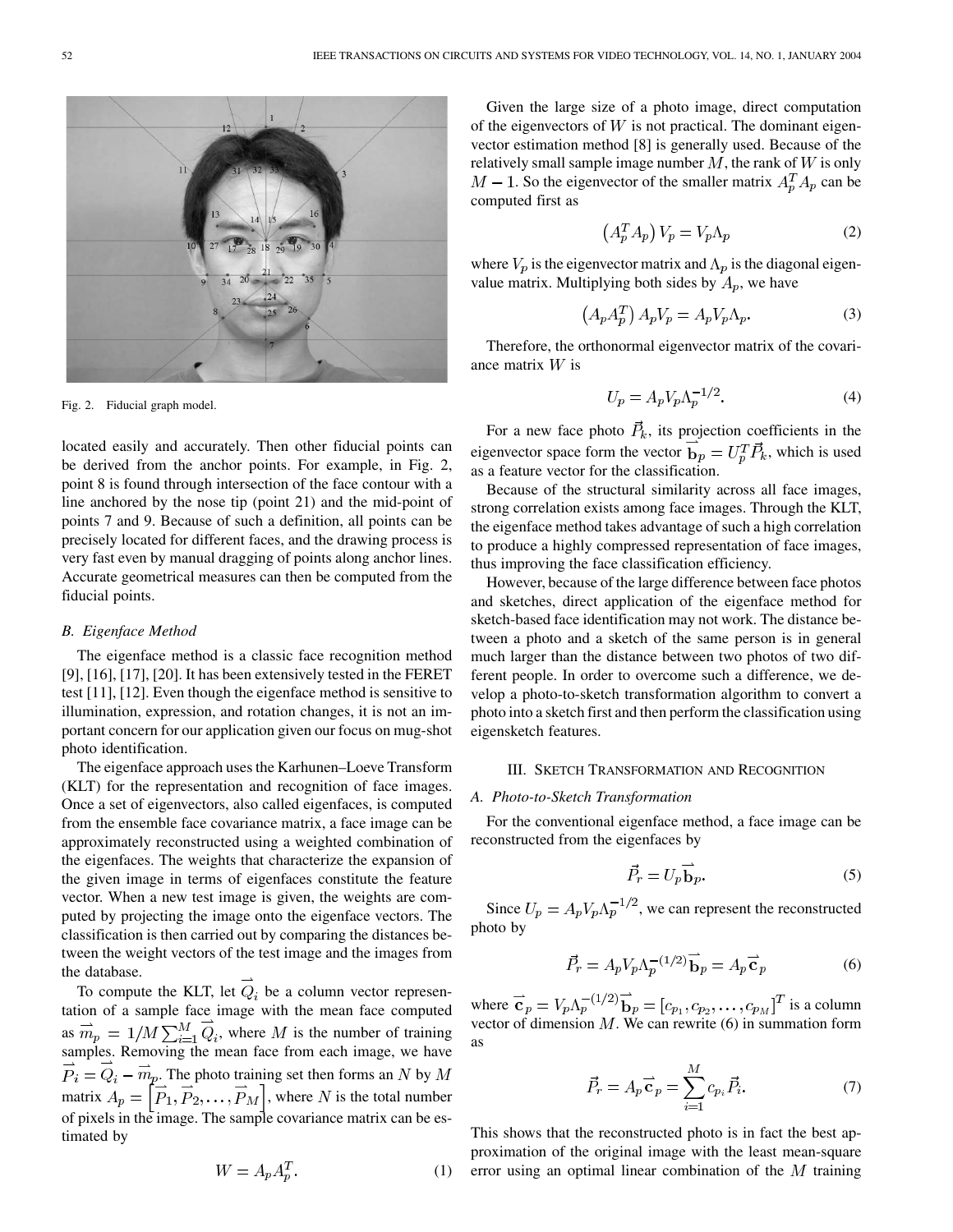

Fig. 3. Photo-to-sketch transformation.

sample images. The coefficients in  $\vec{c}_p$  describe the contribution weight of each sample image.

For each training photo image  $\vec{P}_i$ , there is a corresponding sketch  $\overline{S}_i$ , where  $\overline{S}_i$  is a column vector representation of a sample sketch with the mean sketch  $\overrightarrow{m}_s$  removed. Similar to  $A_p = \left[\vec{P}_1, \vec{P}_2, \dots, \vec{P}_M\right]$  for photo image training set, we have a corresponding sketch training set,  $A_s = \left[\vec{S}_1, \vec{S}_2, \dots, \vec{S}_M\right]$ . If we map each sample photo image  $P_i$  in (7) to its corresponding sketch  $S_i$ , as illustrated in Fig. 3, we obtain

$$
\overrightarrow{S}_r = \sum_{i=1}^M c_{p_i} \overrightarrow{S}_i = A_s \overrightarrow{\mathbf{c}}_p = A_s V_p \Lambda_p^{-(1/2)} \overrightarrow{\mathbf{b}}_p.
$$
 (8)

Given the structural resemblance between photos and sketches, it is reasonable to expect the reconstructed sketch  $\vec{S}_r$  to resemble the real sketch. For such a reconstruction, a sample sketch  $S_i$  contributes more weight to the reconstruction if its corresponding photo sample  $\vec{P}_i$  contributes more weight to the reconstructed face photo. For an extreme example, if a reconstructed photo  $\vec{P}_i$  has a unit weight  $c_{p_k} = 1$  for a particular sample photo  $\vec{P}_k$  and zero weights for all other sample photos, i.e., the reconstructed photo looks exactly like the sample photo  $\vec{P}_k$ , then the reconstructed sketch  $\vec{S}_r$  is simply reconstructed by replacing it with the corresponding sketch  $\vec{S}_k$ . Through such a mapping, we successfully transform a photo image into a pseudo-sketch.

In summary, the photo-to-sketch transformation is computed through the following steps.

- 1) Compute the average photo image  $\overline{m}_p$  for the photo training set, and the average sketch  $m_s$  for the sketch training set.
- 2) Compute the photo training set eigenvector matrix  $U_p$  by first computing the eigenvectors  $V_p$  of  $A_p^T A_p$ .
- 3) Remove the photo mean  $\overline{m}_p$  from the input photo image  $\overrightarrow{Q}_k$  to get  $\overrightarrow{P}_k = \overrightarrow{Q}_k - \overrightarrow{m}_p$ .
- 4) Project  $\overrightarrow{P}_k$  in the eigenspace  $U_p$  to compute the eigenface weight vector  $\mathbf{b}_p$ .
- 5) Reconstruct the pseudo-sketch by  $\overrightarrow{S}_r = A_s V_p \Lambda_p^{-\hat{(1/2)}} \overrightarrow{\mathbf{b}}_p.$
- 6) Finally, add back the average sketch  $\vec{m}_s$  to get the final reconstructed sketch  $\overrightarrow{T}_r = \overrightarrow{S}_r + \overrightarrow{m}_s$ .

Fig. 4 shows the comparison between the real sketch and the reconstructed sketch. We can clearly see the similarity between the two.

# *B. Sketch Recognition*

After such a photo-to-sketch transformation, sketch recognition becomes straightforward. We can compare the pseudosketch with the real sketch using the conventional eigenface method. In fact, we can use any other conventional methods including the elastic graph matching method for the recognition [\[10](#page-6-0)], [[18\]](#page-7-0). We first compute the eigenvectors using the sketch training samples. Then the probe sketch and the generated pseudo-sketches from the photo gallery are projected onto the eigensketch vectors. The projection coefficients are then used as feature vectors for final classification. The detail algorithm can be summarized as follows.

- 1) Compute the photo eigenspace  $U_p$  using the photo training set  $A_p$ .
- 2) Compute the sketch eigenspace  $U_s$  using the sketch training set  $A_s$ .
- 3) Use  $U_p$  to compute the pseudo-sketch  $\overrightarrow{S}_r$  for each photo  $\overrightarrow{P}_i$  in the photo gallery by the sketch transformation algorithm described in Section III-A
- 4) Compute the eigensketch weight vector  $\overline{\mathbf{b}}_r = U_s^T \overline{S}_r$  for each pseudo-sketch  $S_r$  by projecting  $\overline{S}_r$  in the sketch eigenspace  $U_s$ .
- 5) Compute the eigensketch weight vector  $\overrightarrow{b}_s = U_s^T \overrightarrow{S}_k$ for the probe sketch  $\overline{S}_k$  by projecting  $\overline{S}_k$  in the sketch eigenspace  $U_s$ .
- 6) Compute the distance between  $\overrightarrow{b}_s$  and each  $\overrightarrow{b}_r$  generated from the photo gallery, the sketch is classified as the face with minimum distance between the two vectors.

In the algorithm, the photos in the galley are first transformed to pesudo-sketches based on the photo eigenspace. Then the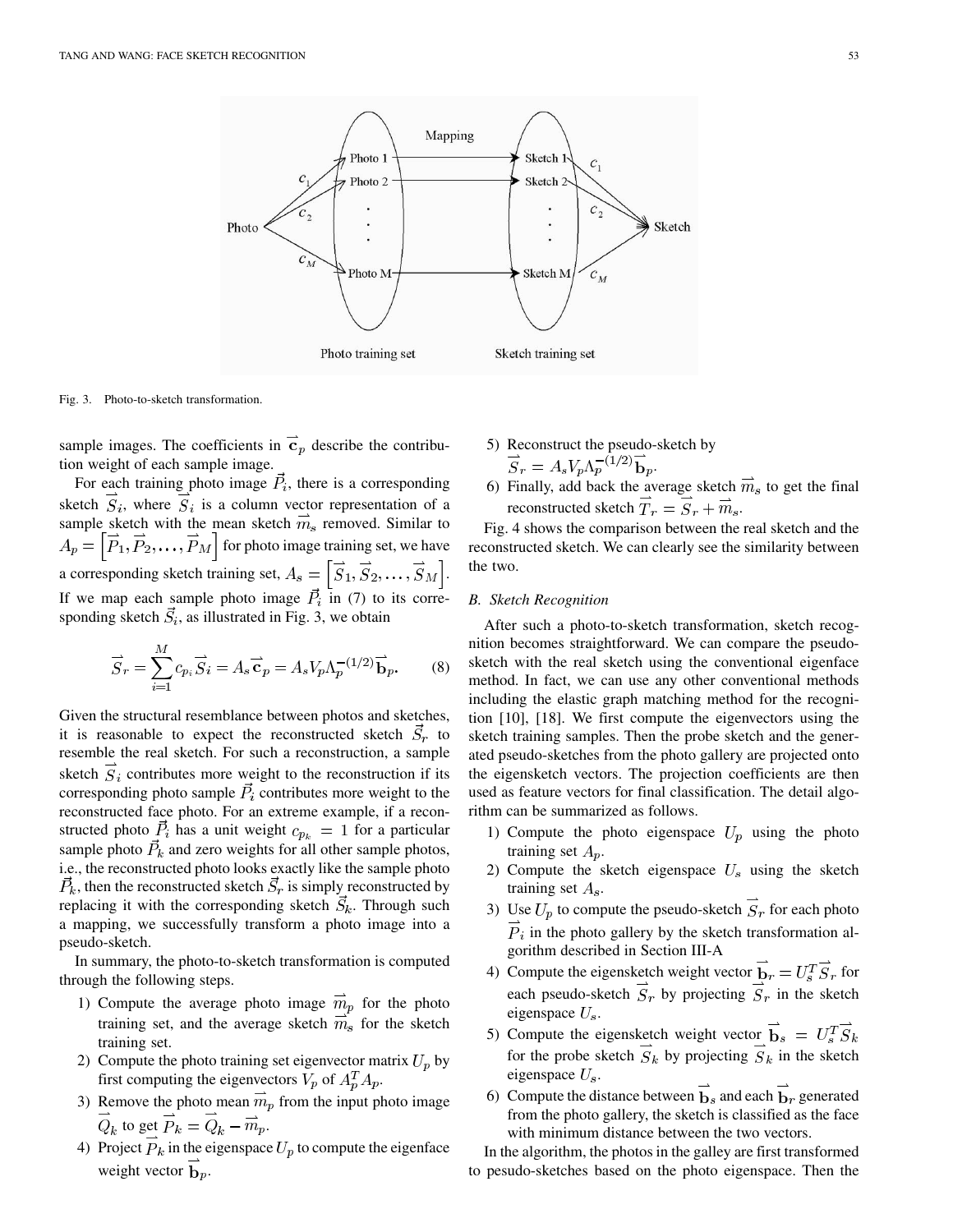

Fig. 4. Photo-to-sketch transformation examples. (a) Original photo. (b) Reconstructed photo. (c) Reconstructed sketch. (d) Original sketch.

recognition is conducted in the sketch eigenspace. Similarly, we can also transform each probe sketch into a pseudo-photo based on the sketch eigenspace, then use the photo eigenspace for recognition.

For both approaches, we rely on two sets of reconstruction coefficients  $c_p$  and  $c_s$ , where  $c_p$  represents the weights for reconstructing a photo using the photo training set and  $\overline{c}_s$ represents the weights for reconstructing a sketch using the sketch training set. In fact, to compare a photo with a sketch, we can also use their corresponding reconstruction coefficients  $\mathbf{c}_p$ and  $\vec{c}_s$  directly as feature vectors for recognition. To see the differences of the three approaches, we conduct the following analysis.

As shown in Section II, for an input photo, its reconstruction coefficient vector on the photo training set is  $\vec{\mathbf{c}}_p = V_p \Lambda_p^{-(1/2)} \vec{\mathbf{b}}_p$ , where  $\vec{\mathbf{b}}_p$  is the projection weight vector of the photo in the photo eigenspace. Similarly, for an input sketch, its reconstruction coefficient vector on the sketch training set is  $\mathbf{c}_s = V_s \Lambda_s^{-(1/2)} \mathbf{b}_s$ , where  $\mathbf{b}_s$  is the projection weight vector of the input sketch in the sketch eigenspace.

If we compare photo with a sketch using  $\vec{c}_p$  and  $\vec{c}_s$  directly, the distance is defined as

$$
d_1 = ||\vec{\mathbf{c}}_p - \vec{\mathbf{c}}_s||. \tag{9}
$$

If we first generate a pseudo-sketch for a photo, then calculate the distance in the sketch eigenspace, the distance is defined as  $d_2 = ||\mathbf{b}_r - \mathbf{b}_s||$ , where  $\mathbf{b}_r$  is the weight vector of the generated pseudo-sketch projected in the sketch eigenspace, and  $\overrightarrow{b}_s$  is the weight vector of the real sketch projected in the sketch eigenspace. Given  $\overrightarrow{b}_r = U_s^T \overrightarrow{S}_r, U_s = A_s V_s \Lambda_s^{-(1/2)}$  and  $\overrightarrow{S}_r =$  $A_s \vec{c}_p$ , we can compute  $\vec{b}_r$  as

$$
\overrightarrow{\mathbf{b}}_{r} = \Lambda_{s}^{-(1/2)} V_{s}^{T} A_{s}^{T} A_{s} \overrightarrow{\mathbf{c}}_{p}.
$$
 (10)

Since  $V_s^T(A_s^T A_s)V_s = \Lambda_s$ , we have

$$
\vec{b}_r = \Lambda_s^{(1/2)} V_s^T \vec{\mathbf{c}}_p. \tag{11}
$$

To compute  $\mathbf{b}_s$ , we can use relation  $\mathbf{c}_s = V_s \Lambda_s^{-(1/2)} \mathbf{b}_s$  to get . Finally, the distance  $d_2$  becomes,

$$
d_2 = ||\overrightarrow{\mathbf{b}}_r - \overrightarrow{\mathbf{b}}_s|| = \left\| \Lambda_s^{1/2} V_s^T \overrightarrow{\mathbf{c}}_p - \Lambda_s^{1/2} V_s^T \overrightarrow{\mathbf{c}}_s \right\|
$$
  
=  $\left\| \Lambda_s^{1/2} V_s^T (\overrightarrow{\mathbf{c}}_p - \overrightarrow{\mathbf{c}}_s) \right\|.$  (12)

Similarly, if we first generate a pseudo-photo for a sketch, then calculate the distance in the photo eigenspace, the distance  $d_3$  can be obtained by

$$
d_3 = ||\overrightarrow{\mathbf{b}}_r - \overrightarrow{\mathbf{b}}_p|| = ||\Lambda_p^{1/2} V_p^T \overrightarrow{\mathbf{c}}_s - \Lambda_p^{1/2} V_p^T \overrightarrow{\mathbf{c}}_p||
$$
  
=  $||\Lambda_p^{1/2} V_p^T (\overrightarrow{\mathbf{c}}_p - \overrightarrow{\mathbf{c}}_s)||$  (13)

where  $\mathbf{b}_r$  is the weight vector of the generated pseudo-photo projected in the photo eigenspace, and  $\mathbf{b}_p$  is the weight vector of the original photo. The distances for recognition are different for the three cases. We will compare their performances in the experiments.

### IV. EXPERIMENTS

In order to demonstrate the effectiveness of the new algorithm, we conduct a set of experiments to compare with the geometrical measures and the conventional eigenface method. A database containing 188 pairs of photo and sketch of 188 people is used for the experiment. We use 88 photo-sketch pairs as training data and the other 100 photo-sketch pairs for testing.

For the geometrical method, we use 26 measures of geometrical distances between key fiducial points shown in Fig. 2. They include the sizes of nose, eyes, mouth, eyebrows, face contour, and their relative positions. For the traditional eigenface method, we simply treat a probing sketch as a regular photo. We adopt the recognition test protocol used in the FERET test [[12\]](#page-7-0). Thus, our gallery set consists of 100 face photos. The probe set consists of 100 face sketches. The cumulative match score is used to evaluate the performance of the algorithms. It measures the percentage of "the correct answer is in the top  $n$  matches," where  $n$  is called the rank.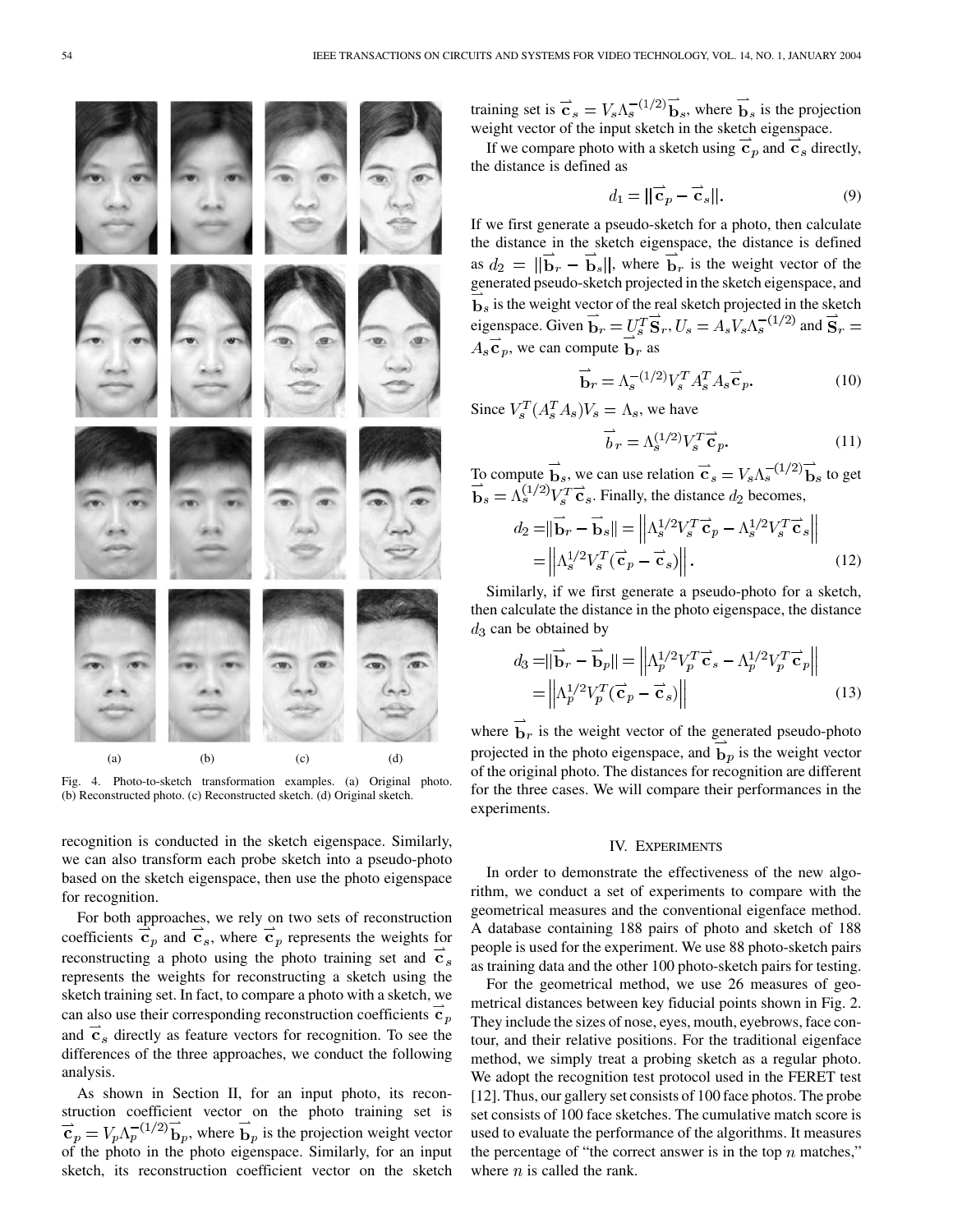| Rank                    |    |    |    |    |    |    |    | 8  |    | 10 |
|-------------------------|----|----|----|----|----|----|----|----|----|----|
| Geometry Method         | 30 | 37 | 45 | 48 | 53 | 59 | 62 | 66 | 67 | 70 |
| Eigenface Method        | 31 | 43 | 48 | 55 | 61 | 63 | 65 | 65 | 67 | 67 |
| Sketch Transform Method | 71 | 78 | 81 | 84 | 88 | 90 | 94 | 94 | 95 | 96 |

TABLE I CUMULATIVE MATCH SCORES FOR THE THREE METHODS

TABLE II CUMULATIVE MATCH SCORES USING THREE DIFFERENT DISTANCES

| Rank  |    | $\mathbf{2}$ | 3  | 4  | 5  | 6  | 7  | 8  | $\mathbf o$<br><b>MARKET DESCRIPTION OF THE PROPERTY AND RESIDENCE.</b> | 10 |
|-------|----|--------------|----|----|----|----|----|----|-------------------------------------------------------------------------|----|
|       | 20 | 49           | 59 | 65 | 69 | 73 | 75 | 76 | 81                                                                      | 82 |
| $\mu$ | 71 | 78           | 81 | 84 | 88 | 90 | 94 | 94 | 95                                                                      | 96 |
| $\mu$ | 57 | 70           | 77 | 79 | 83 | 84 | 85 | 86 | 87                                                                      | 88 |

# *A. Comparison With Traditional Methods*

Table I shows the cumulative match scores of the first ten ranks for the three methods. Both the geometrical method and the eigenface method perform poorly in the experiment. Only around 30% accuracy is obtained for the first match. The accuracy for the tenth rank match is 70%. The poor performance of the eigenface method can be expected given the large differences between photo and sketch. As for the geometrical measure, the results show that the reason that photo and sketch look alike is not mainly because of the geometrical similarity of the facial components. As pointed out earlier, like caricature, a sketch exaggerates the sizes of facial components. If a person has a larger than average nose, the sketch will depict an even larger nose. On the contrary, if a person has a smaller than normal nose, he will be drawn with a nose with a further reduced size. The results demonstrate the effect of such exaggeration.

The eigensketch transform method greatly improves the recognition accuracy to 96% for the top ten match. The first match more than doubles the other two methods. This clearly shows the advantage of the new approach. It should be pointed out that the absolute accuracy of the algorithm should not be given too much emphasis, given the still relatively small size of the database. The results also depend on the quality of the sketch drawing. As shown in Fig. 1, not all sketches look exactly like the original photo. The first row of sketches in Fig. 1 is quite similar to the corresponding photos, yet sketches in the second row are much less so. The significance of the results lies upon the large gap between the new methods and the traditional face recognition methods.

#### *B. Comparison of the Three Distance Measures*

In this section, we conduct a set of experiments to compare the performance of the three distance measures defined in Section III-B. The same dataset described above is used for the comparison. Experimental results are shown in Table II. From the results we can see that  $d_1 = ||\vec{c}_p - \vec{c}_s||$  is least effective among the three distances. This is not surprising, since both  $\overline{\mathbf{c}}_p$  and  $\overline{\mathbf{c}}_s$  represent coefficients projected in nonorthogonal spaces spanned by the training photos and sketches respectively, they cannot properly reflect the distance between face images. Both  $d_2$  and  $d_3$  are distances computed in orthogonal eigen-spaces and thus give much better performance. An interesting observation is that  $d_2$  is consistently better than  $d_3$ . This seems to suggest that the sketch eigenspace can characterize the difference among different people better than photo eigenspace. This is possible since in the drawing process, an artist tend to capture and highlight the distinct characteristics of a face thus makes it easier to be distinguished. The above experiment seems to confirm this point, since  $\|\overline{\mathbf{c}}_p - \overline{\mathbf{c}}_s\|$  has better recognition performance after projection to the sketch eigenspace than to the photo eigenspace.

Alternatively, we may also consider another explanation for the better performance of  $d_2$ . In order to compute  $d_2$ , a photo needs to be transformed into a pseudo-sketch, while to compute  $d_3$  a sketch has to be converted to a pseudo-photo. In general, compressing more information into a smaller compact representation is a more stable operation than enlarging a compact representation to a full representation. Since photos contain much more detail information than sketches, it should be easier to convert a photo into sketch. For an extreme example, suppose the sketch only contains some simple outlines of facial features, it is quite easy to draw the outlines from the face photo, however it will be very difficult to reconstruct the photo from the simple line drawings. Therefore, for  $d_2$  computation, better performance is achieved because of the more stable photo-to-sketch transformation.

# *C. Comparison With Human Performance*

We conduct two experiments to compare the new method with sketch recognition by human beings. Such a comparison is important since in current law enforcement application, the sketch of a suspect is usually widely distributed through mass media.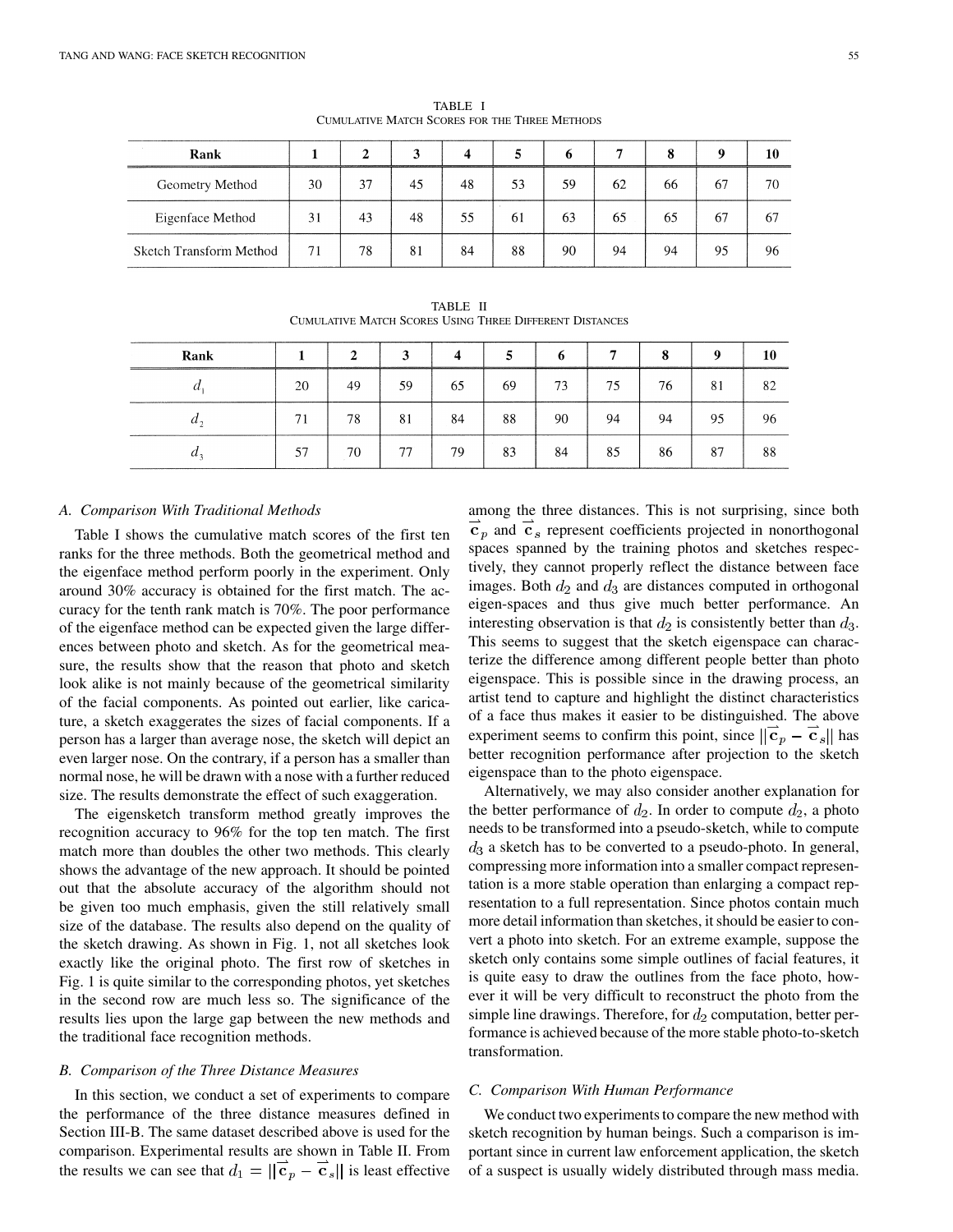<span id="page-6-0"></span>

Fig. 5. Comparison of cumulative match scores between various automatic recognition methods and the human performance.

It is expected that a match with the real person can be found by people who have seen the sketch. If we can demonstrate that automatic recognition by computers can perform comparably as well as human beings, we can then use computers to systematically conduct large-scale search in a large photo-ID database.

In the first experiment, a sketch is shown to a human test candidate for a period of time, then the sketch is taken away before the photo search starts. The candidate tries to memorize the sketch, then goes on to search the photo database without the sketch reference in front. The candidate can go through the database and is allowed to select up to 10 photos that are similar to the sketch. He can then rank the selected photos according to the similarity level to the sketch. This is closer to a real application scenario, since people usually see the sketch of a criminal suspect in a newspaper or on TV briefly and then must rely on their memory to match the sketch with the suspect in real life.

For the second experiment, we allow the test candidate to look at the sketch while he searches through the photo database. The result can be considered as a benchmark for the automatic recognition system to compare. Experimental results of both tests are shown in Fig. 5. The human performance for the first experiment is much lower than the computer recognition result. This is not only because of the difference between photo and sketch, but also because of the memory distortion, since it is difficult to precisely memorize the sketch. In fact, people are very good at distinguishing familiar faces, such as relatives and famous public figures, but are not very good at distinguishing strangers. Without putting the sketch and photo together for a detailed comparison, it is hard for a person to recognize the two.

When the candidate is allowed to see the sketch while searching through the database, the accuracy rate rises to 73%, which is comparable to the computer recognition rate. However, unlike the computer recognition rate, which increases to 96% for the tenth rank, the human performance does not increase much with the rank. These encouraging results show that a computer can perform sketch matching with accuracy at least as comparable as that obtained by a human being. Given this, we can now perform automatic searching of a large database using a sketch just like using a regular photo. This is extremely important for law enforcement application where a photo is often not available.

#### V. CONCLUSION

A novel face sketch recognition algorithm is developed in this paper. The photo-to-sketch transformation method is shown to be an effective approach for automatic matching between a photo and a sketch. Surprisingly, the recognition performance of the new approach is even better than that of human beings. Of course, like most of the regular photo-based face recognition researches, further verification of our conclusions are needed on a larger scale of test. Nevertheless, without considering the absolute recognition accuracy, the relative superior performance of the new method compared to the human performance and the conventional photo based methods clearly demonstrates the advantage of the new algorithm.

#### ACKNOWLEDGMENT

The authors would like to thank Prof. E. Grimson of MIT for his encouragement of this research and many fruitful discussions. They would also like to thank Dr. Q. Yang for many useful comments. K. Ma and Z. Li contributed a great amount of time in the construction of the database. They would also like to acknowledge all the contributions from the student helpers and volunteers at the Department of Information Engineering of the Chinese University of Hong Kong, especially all the students from classes IEG 4190 and IEG 2051B.

#### **REFERENCES**

- [1] P. J. Benson and D. I. Perrett, "Perception and recognition of photographic quality facial caricatures: Implications for the recognition of natural images," *Eur. J. Cognitive Psychol.*, vol. 3, no. 1, pp. 105–135, 1991.
- [2] V. Bruce, E. Hanna, N. Dench, P. Healy, and A. M. Burton, "The importance of 'mass' in line drawings of faces," *Appl. Cognitive Psychol.*, vol. 6, pp. 619–628, 1992.
- [3] V. Bruce and G. W. Humphreys, "Recognizing objects and faces," *Visual Cognition*, vol. 1, no. 2/3, pp. 141–180, 1994.
- [4] R. Brunelli and T. Poggio, "Face recognition: Features versus template," *IEEE Trans. Pattern Anal. Machine Intell.*, vol. 15, pp. 1042–1052, Oct. 1993.
- [5] R. Chellappa, C. L. Wilson, and S. Sirohey, "Human and machine recognition of faces: A survey," *Proc. IEEE*, vol. 83, pp. 705–741, May 1995.
- [6] I. Craw, H. Ellis, and J. R. Lishman, "Automatic extraction of face-features," *Patt. Recognit. Lett.*, vol. 5, pp. 183–187, Feb. 1987.
- [7] G. M. Davies, H. D. Ellis, and J. W. Shepherd, "Face recognition accuracy as a function of mode of representation," *J. Appl. Psychol.*, vol. 63, pp. 180–187, 1978.
- [8] K. Fukunaga, *Introduction to Statistical Pattern Recognition*. New York: Academic, 1972.
- [9] M. Kirby and L. Sirovich, "Application of the karhunen-loeve procedure for the characterization of human faces," *IEEE Trans. Pattern Anal. Machine Intell.*, vol. 12, pp. 103–108, Jan. 1990.
- [10] M. Lades, J. C. Vorbriiggen, J. Buhmann, J. Lange, C. Malsburg, R. P. Wurtz, and W. Konen, "Distortion invariant object recognition in the dynamic link architecture," *IEEE Trans. Computers*, vol. 42, pp. 300–311, Mar. 1993.
- [11] H. Moon and P. J. Phillips, "Analysis of PCA-based face recognition algorithms," in *Empirical Evaluation Techniques in Computer Vision*, K. W. Bowyer and P. J. Phillips, Eds. Los Alamitos, CA: IEEE Computer Soc. Press, 1998.